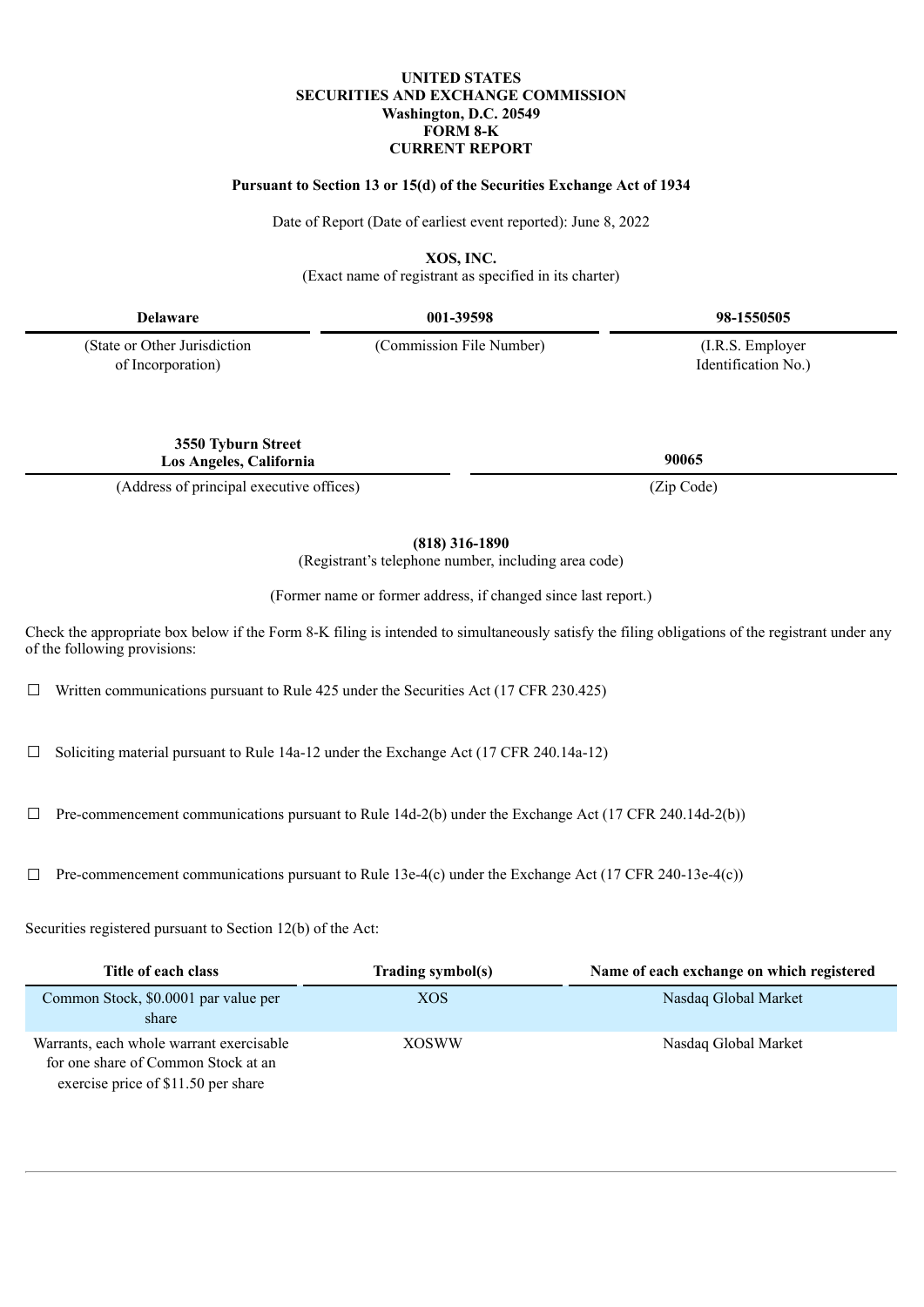Indicate by check mark whether the registrant is an emerging growth company as defined in as defined in Rule 405 of the Securities Act of 1933 (§ 230.405 of this chapter) or Rule 12b-2 of the Securities Exchange Act of 1934 (§240.12b-2 of this chapter).

Emerging growth company  $\boxtimes$ 

If an emerging growth company, indicate by check mark if the registrant has elected not to use the extended transition period for complying with any new or revised financial accounting standards provided pursuant to Section 13(a) of the Exchange Act.  $\Box$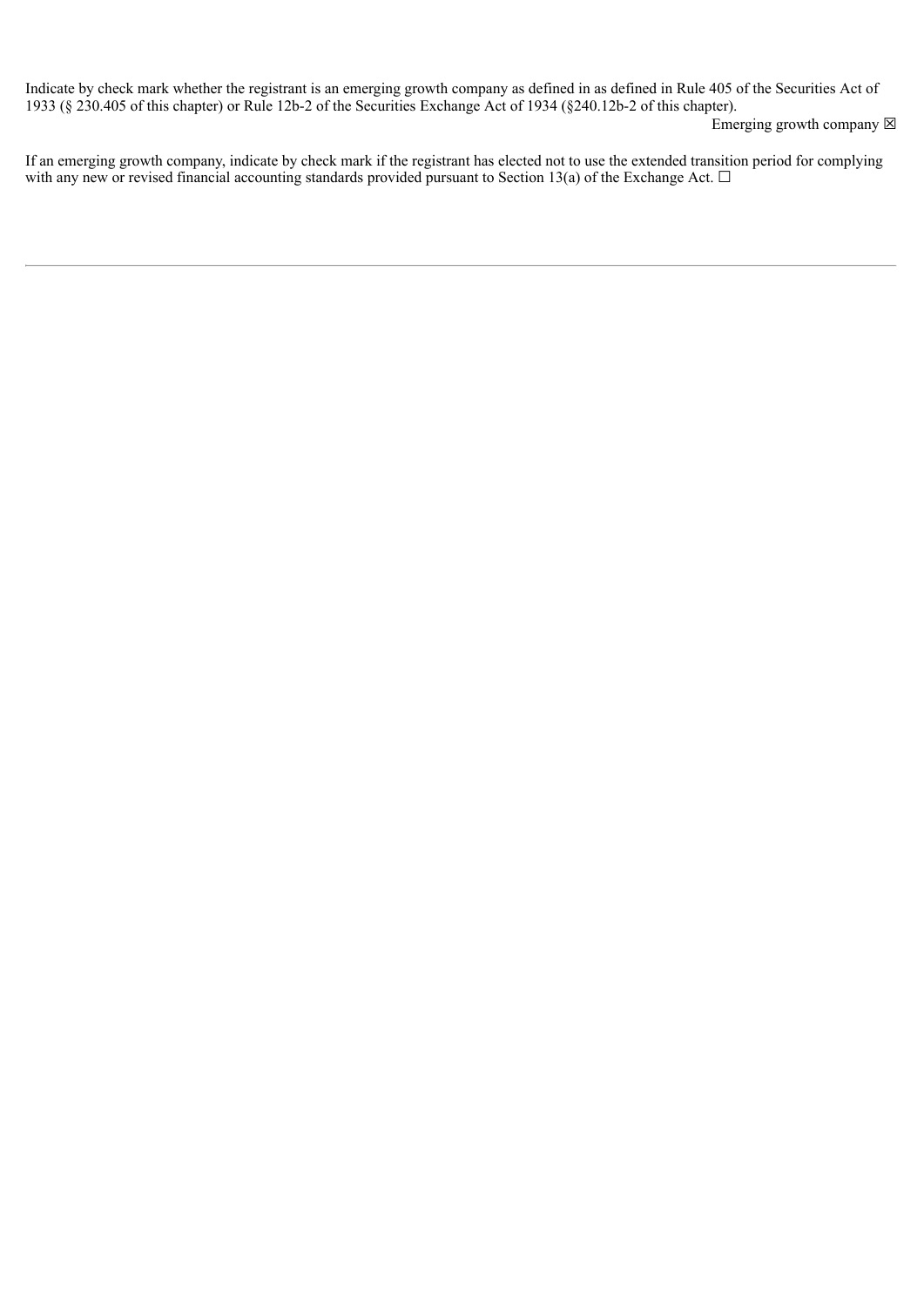## **Item 7.01. Regulation FD Disclosure.**

On June 8, 2022, Xos, Inc. (the "Company") issued a press release announcing the publication of a recap video of the Xos Fleet Week product reveal event on May 10, 2022. A copy of the press release is furnished as Exhibit 99.1 to this Current Report on Form 8-K and is incorporated herein by reference.

In accordance with General Instruction B.2 of Form 8-K, the information included in this Current Report on Form 8-K, including Exhibit 99.1 hereto, shall not be deemed "filed" for purposes of Section 18 of the Securities Exchange Act of 1934, as amended (the "Exchange Act"), or otherwise subject to the liabilities of that section, nor shall it be deemed incorporated by reference into any filing made by the Company under the Exchange Act or the Securities Act of 1933, as amended, except as shall be expressly set forth by specific reference in such a filing.

## **Item 9.01. Financial Statements and Exhibits.**

| <b>Exhibit No.</b> | Description                                    |
|--------------------|------------------------------------------------|
| 99.1               | Press Release, dated June 8, 2022.             |
| 104                | iXBRL language is updated in the Exhibit Index |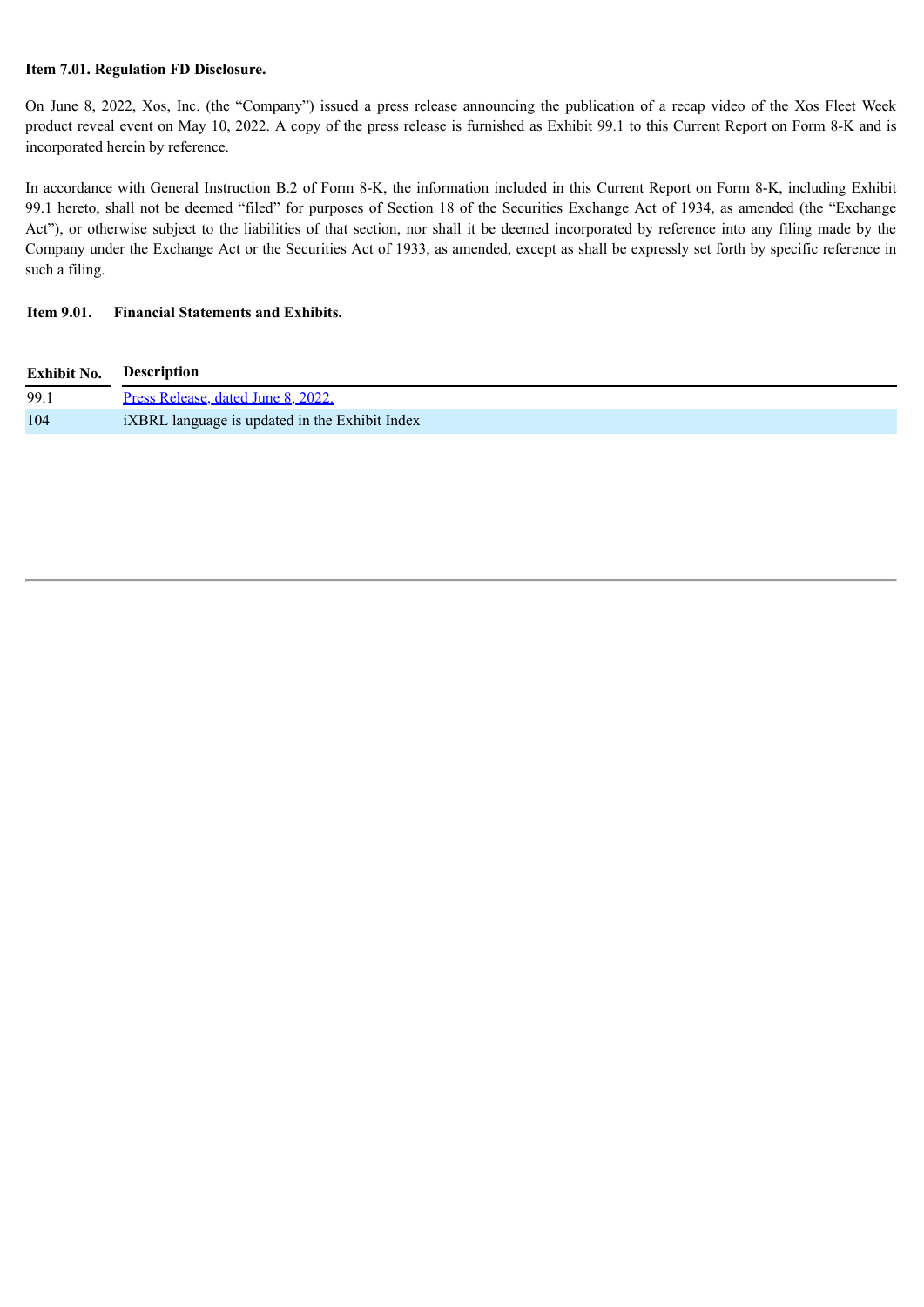## **SIGNATURE**

Pursuant to the requirements of the Securities Exchange Act of 1934, the registrant has duly caused this report to be signed on its behalf by the undersigned hereunto duly authorized.

Dated: June 8, 2022

## **XOS, INC.**

By: /s/ Kingsley Afemikhe

Kingsley Afemikhe Chief Financial Officer